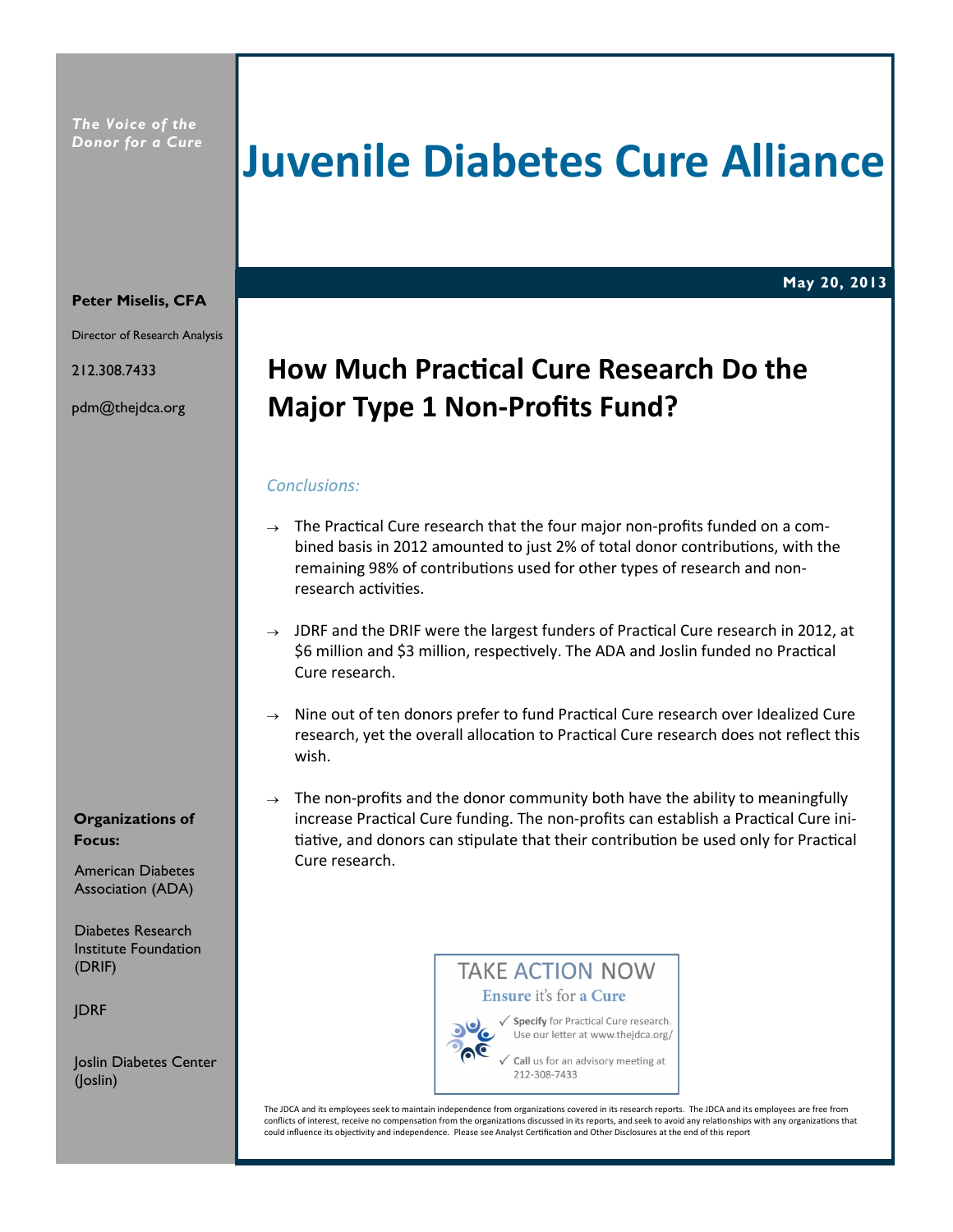This report quantifies the major type 1 non-profits' funding for Practical Cure research. Our key finding is that the four **major non-profits combined allocated just two cents of every donor dollar to Practical Cure research in 2012. The** remaining ninety-eight cents of every donor dollar were used to fund other types of research and non-research activities. This allocation is inconsistent with donors' wish to have Practical Cure research well-funded.

We will break down the ninety-eight cents of every donor dollar that is not directed to Practical Cure research to evaluate how donor contributions are being used at each of the four non-profits. We also offer suggestions to better align donor interests with how their contributions are spent.

In assembling the data, the JDCA examined the abstracts for over 550 individual research project that were funded in 2012. The JDRF and ADA make abstracts for nearly all of their type 1 projects publicly available on their websites. The DRIF and Joslin do not make abstracts for individual research projects publicly available. In the case of the DRIF, we obtained and reviewed information on their 2012 projects from management and the Diabetes Research Institute. Joslin declined to provide any such information.

#### **How much was donated to the four non-profits and how much was allocated to type 1 research?**

This section examines donors' generous contributions to the major diabetes non-profits and the non-profits' allocations to type 1 research. The table in Exhibit A illustrates select funding data for the non-profits in 2012.

|              |                 |                       |                  | <b>Practical Cure</b> |  |
|--------------|-----------------|-----------------------|------------------|-----------------------|--|
|              |                 |                       |                  | <b>Research as %</b>  |  |
|              | <b>Donor</b>    | <b>Practical Cure</b> | All Other Type 1 | <b>Donor</b>          |  |
| Organization | Contribution \$ | Research \$           | Research \$      | <b>Contributions</b>  |  |
| <b>ADA</b>   | \$160           | \$0                   | \$13             | 0%                    |  |
| <b>DRIF</b>  | 11              | 3                     | 4                | 27%                   |  |
| <b>JDRF</b>  | 196             | 6                     | 104              | 3%                    |  |
| Joslin       | 13              |                       | 13               | 0%                    |  |
| <b>Total</b> | \$380           | \$9                   | \$134            | 2%                    |  |

#### **Exhibit A: Donor Contribution and Type 1 Research Funding Data for 2012 (\$ in Millions)**

Source: Charity and Foundation data. JDCA Research. The ADA's financial statements for 2012 have not yet been published; ADA *Donor Contributions* and *All Other Type 1 Research* are JDCA estimates based on 2012 data being flat with 2011. DRIF's actual *Donor ContribuƟons* for 2012 were \$7 million. However, this figure is adjusted upward to \$11 million because DRIF funded \$4 million of its 2012 operating budget from a reduction in its net asset position. This \$4 million originated with donor contributions. Therefore, the \$11 million figure is a more accurate representation of donor contributions used to fund research. Joslin's All Other Type 1 Research is a JDCA estimate arrived at by assuming that 40% of its Total Research budget is directed to type 1 and 60% to type 2, similar percentages that Joslin provided for 2010, the most recent year for which the JDCA has data.

As seen in Table A, allocations to Practical Cure research in 2012 totaled \$9 million, or just 2% of total donor contri**butions to the four major non-profits combined.** The funding and prioritization of Practical Cure research varied significantly by organization, and our analysis indicates that only two of the four organizations, the DRIF and JDRF, funded Practical Cure work last year.

Ninety-eight percent of donor contributions were directed to funding other categories of type 1 research in addition to activities other than type 1 research. Funding for research in all other major categories significantly exceeded the support for Practical Cure research. Please see Appendix A on page 6 for a more detailed breakdown of type 1 research funding broken down into key categories for each non-profit .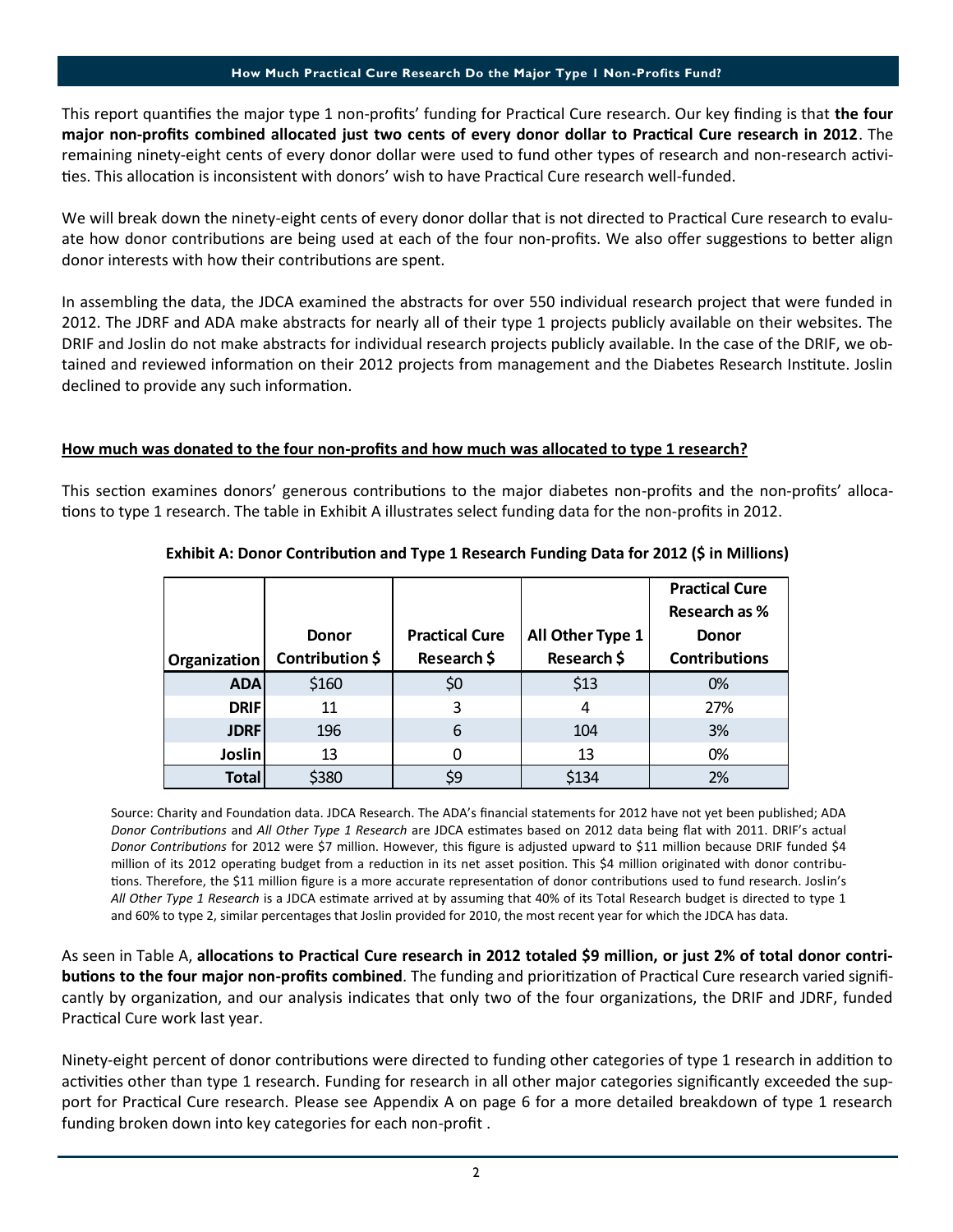#### **Practical Cure vs. Idealized Cure funding represents a disconnect**

It is important to make the distinction between the two primary types of cure research, Practical and Idealized. A primary difference between Idealized Cure and Practical Cure research is whether the research is designed to deliver a cure for type 1 in the foreseeable future.

- Practical Cure research is defined by outcomes that would provide a "like normal" lifestyle to individuals who are currently living with type 1. Importantly, Practical Cure projects have the potential to deliver the targeted outcomes by a time goal in the foreseeable future. Please see Appendix B on page 6 for a more detailed explanation.
- **Idealized Cure research** encompasses many areas and types of research that on their own are unlikely to deliver a cure within the foreseeable future. Please see Appendix C on page 7 for a more complete description of the different types of Idealized Cure research.

The chart in Exhibit B compares the combined allocations that three of the four non-profits (ADA, DRIF, and JDRF) made to Practical Cure research, Idealized Cure research and all other categories of type 1 research in 2012.



**Exhibit B: 2012 Type 1 Research Funding for Three Non-Profits Combined (Millions)**

Source: Charity and Foundation data for ADA, DRIF, JDRF; JDCA Research

The fact that funding for Practical Cure research was dwarfed by the allocations to Idealized Cure research and to all **other types of type 1 research for the three non-profits combined last year represents a gross disconnect with donor**  preferences. JDCA research indicates that 9 out of 10 donors strongly prefer Practical Cure research over Idealized Cure research.<sup>1</sup> Yet the funding for these two categories in 2012 was heavily weighted in the opposite direction, as Idealized Cure research received \$59 million in funding compared with \$9 million for Practical Cure.

Comparing the \$9 million in funding for Practical Cure research to the \$121 million allocated to all other type 1 research is even more striking. This proportionately low level of support for Practical Cure research is inconsistent with donor priorities as an overwhelming 85% of donors believe that Practical Cure research is either very valuable or extremely valuable.<sup>2</sup>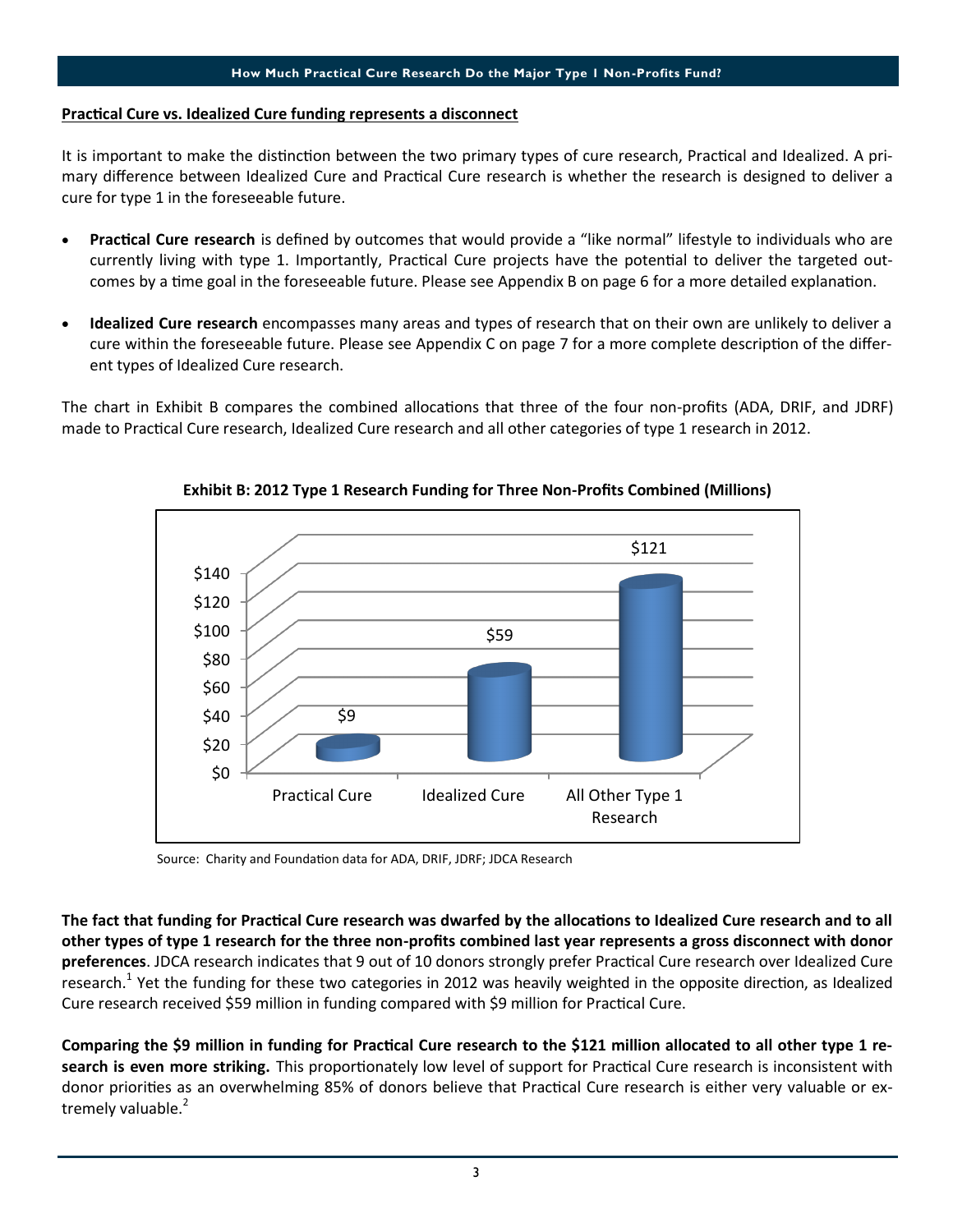#### **The allocaƟon of funds for research and non-research purposes**

The charts in Exhibit C depict the organizations' funding for research and non-research activities, with research activities divided into the following categories: Prevention, Complications, Glucose Control, Idealized Cure, Practical Cure, and Type 2 Diabetes.

#### **ADA (\$200 Mil.) DRIF (\$11 Mil.) JDRF (\$205 Mil.) Joslin (\$86 Mil.)** Idealized Cure 2% Prevention 1% Complications 3% Glucose Control 1% Type 2 Research 10% Non-Research Activities 83% Practical Cure 27% Idealized Cure 31% Glucose Control 7% Non-Research Activities 35% Note: the DRIF's research funding represents roughly one-half of the DRI's total research budget

#### **Exhibit C: 2012 Allocation of Total Operating Expenses**





Source: Charity and Foundation data; JDCA Research

#### **Exhibit C Summary Observations**

- $\rightarrow$  JDRF's allocation of \$6 million to Practical Cure research made it the largest funder in dollars, exceeding the DRIF's \$3 million allocation. The ADA and Joslin funded no Practical Cure research in 2012.
- The vast majority of cure research is Idealized, which is highly unlikely to deliver a cure by 2025.
- $\rightarrow$  Funding for non-research activities (which may include overhead, fundraising, education, awareness, and clinical care) is the single largest category for every non-profit. It is important that the commitment to these activities does not divert resources away from Practical Cure research.
- $\rightarrow$  Additional details of the research budgets for the ADA and JDRF can be seen in Appendix D on page 8, which breaks down research spending into sub-categories.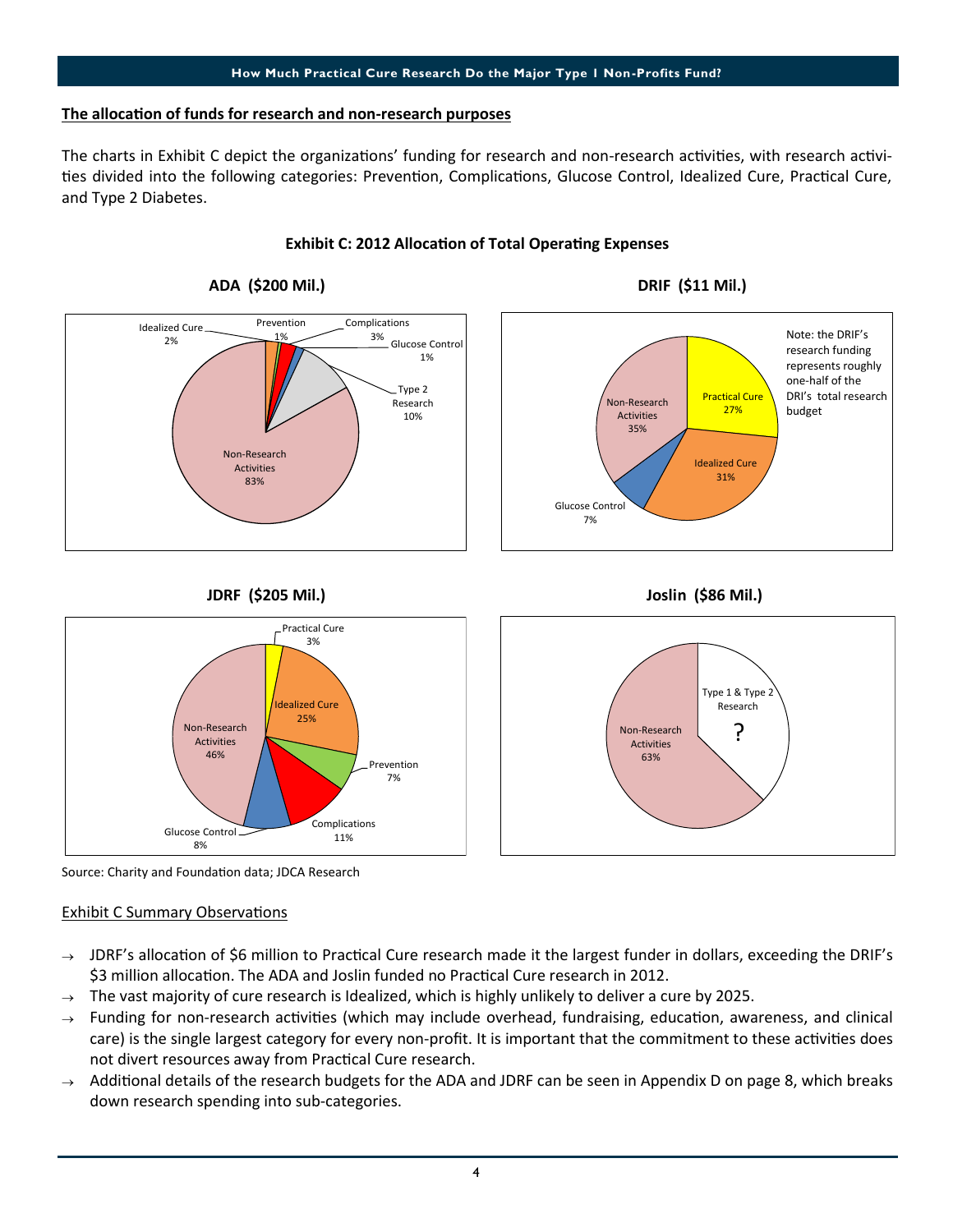The JDCA believes that an equitable allocation of donor contributions would represent the intentions of donors as well as the messaging that is used to solicit donations. There is a moral imperative for the non-profits to recognize the interest of all stakeholders and fund the activities that are important to them.

The key point in the current funding situation is that most of the major non-profits do not prioritize Practical Cure **research despite the facts that donors highly value it and the type 1 cure promise is heavily relied upon in fundrais**ing messaging.<sup>3</sup> Donors who favor Practical Cure research are underrepresented in the allocation of donor contributions for most of the non-profits. Practical Cure research receives the least funding of all major spending areas and is dwarfed by Idealized Cure funding. Yet donors have an overwhelming preference for Practical Cure research, which results in a gross inconsistency between what donors want and how their contributions are actually used.

#### **What can be done?**

Solutions can be easily implemented to directly address inconsistencies in the use of donations by making a greater **commitment to Practical Cure work.** The non-profits can implement specific steps to establish a Practical Cure research initiative which would involve:

- $\rightarrow$  **Defining** specific Practical Cure outcomes and setting a time goal to focus research efforts and create urgency
- $\rightarrow$  **Determining** which projects have the potential to deliver the targeted outcomes and implementing objectives to tangibly measure progress along the way
- $\rightarrow$  **Developing** the prioritized projects by fully funding them and communicating progress with stakeholders
- $\rightarrow$  **Delivering** results by ensuring that the best projects are fast-tracked to human trials

**Donors also play a crucial role in funding Practical Cure research**. The easiest, most direct way to make an impact is to stipulate that your donation be used only for Practical Cure research. The JDCA provides tools to guide donors' giving decision, ranging from a Stipulation Letter that can be attached to your donation to a Donor Giving Guide that can be used to structure a more complex philanthropic relationship with your preferred charity or foundation. These tools can be accessed on the JDCA website at: http://www.thejdca.org/donor-page/.

#### **Summary and Conclusions**

After an extensive examination of research projects that were funded by the major non-profits in 2012, we have concluded that Practical Cure research is clearly not a priority for most of the non-profits. Our research indicates that Practical Cure research received very limited funding in 2012, an extremely small 2% of total donor contributions for the four major charities combined. Only the DRIF and JDRF funded Practical Cure projects last year, according to our analysis. Funding for Practical Cure research as a percentage of donor contributions was significantly greater for the DRIF than JDRF. The ADA and Joslin provided no Practical Cure funding.

An important disconnect exists between the non-profits' use of contributions and what donors view as important. Although donors overwhelmingly prefer Practical Cure research over Idealized Cure research, the non-profits' allocations to other types of research and non-research activities far outweigh the amounts directed to Practical Cure projects.

Both the non-profits and donors can initiate action steps to meaningfully close this gap. Every non-profit could implement a Practical Cure research initiative that would prioritize this type of work and direct more resources to it. Alternatively, donors themselves can be instrumental in increasing funding for Practical Cure research by stipulating that their donation only be used for this purpose.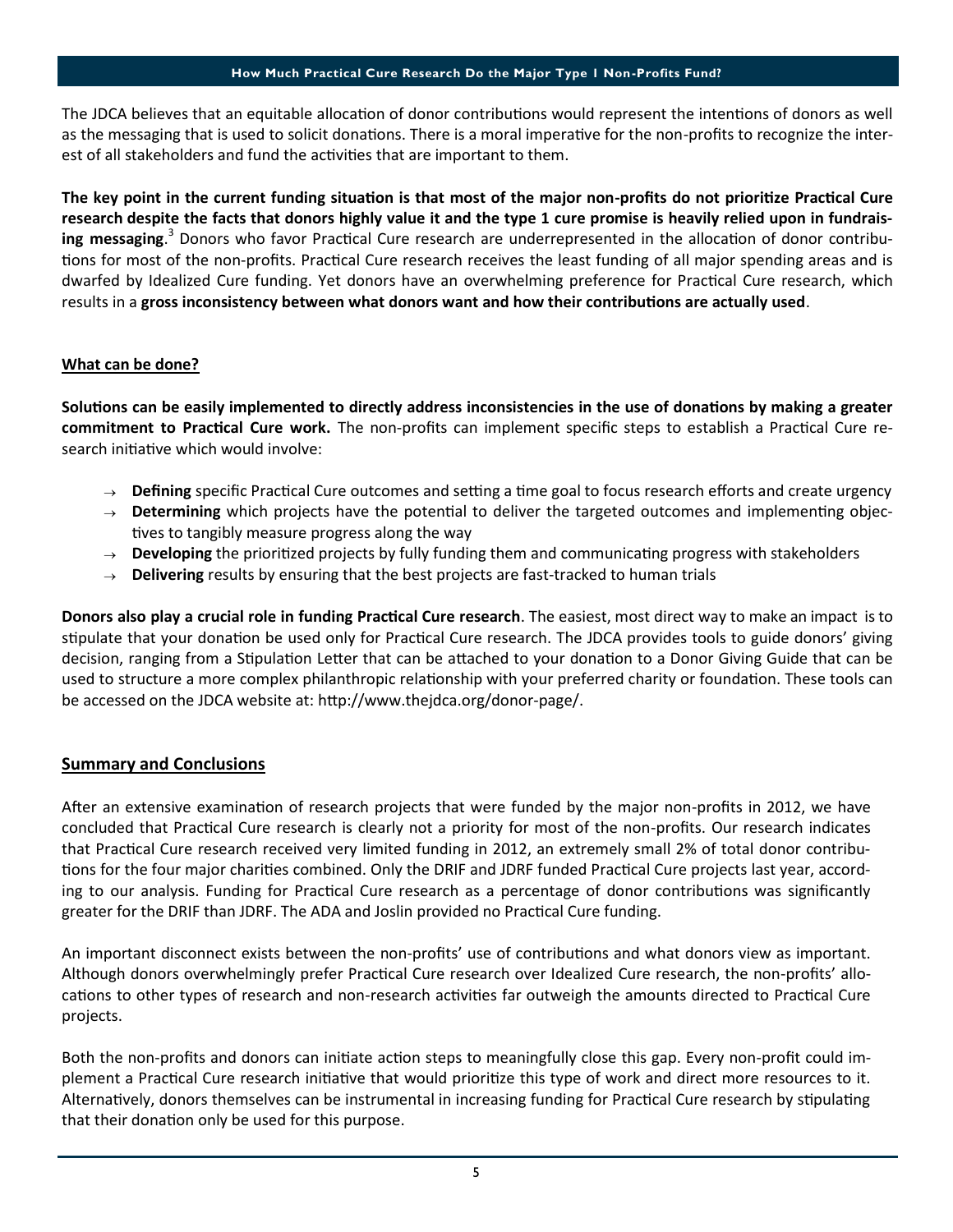|             | <b>Practical Cure</b> | Idealized<br>Cure | Prevention | Glucose<br>Control | <b>Complications</b> | <b>Total Type 1</b><br>Research | Non-Research |
|-------------|-----------------------|-------------------|------------|--------------------|----------------------|---------------------------------|--------------|
| <b>ADA</b>  | 0                     | 4                 |            | 3                  |                      | 13                              | 187          |
| <b>DRIF</b> | 3                     | 3                 | 0          |                    | 0                    |                                 | 4            |
| <b>JDRF</b> | 6                     | 52                | 13         | 17                 | 22                   | 110                             | 95           |
| Joslin      |                       | ΝA                | NA         | <b>NA</b>          | <b>NA</b>            | 13                              | 73           |
| Total       | 9                     | 59                | 14         | 21                 | 27                   | 143                             | 359          |

#### **Appendix A: Type 1 Research Funding for 2012 (\$ Mil.)**

Source: Charity and Foundation data. JDCA Research. The ADA's financial statements for 2012 have not yet been published. The total type 1 research figure assumes that 2012 spending was flat with 2011. The ADA's individual research category figures are percentages based on the \$13 million of total type 1 spending. Joslin's \$13 million for total type 1 research is arrived at by assuming that 40% of its Total Research budget of \$32 million is directed to type 1 and 60% to type 2, similar percentages that Joslin provided for 2010 which is the most recent year for which the JDCA has data.

### **Appendix B: Practical Cure Outcomes**

#### **A PracƟcal Cure is outcome based and permits a 'like-normal' lifestyle**



#### *Minimal Monitoring*

 $\checkmark$  Does not require blood glucose monitoring beyond once a week  $\checkmark$  A1C levels 5-7%



#### *Sleep Worry Free*

 $\checkmark$  Allows patients to sleep care free



#### *Free Diet*

- $\checkmark$  Does not restrict a patient's diet
- $\checkmark$  Does not require carb counting



 $\checkmark$  If pharmacological, an easily managed regime



side effects

 $\checkmark$  If surgical, less than 72 hours recovery

 $\checkmark$  Best case: Zero side effects  $\checkmark$  Acceptable case: Insignificant

*Minimal Side Effects*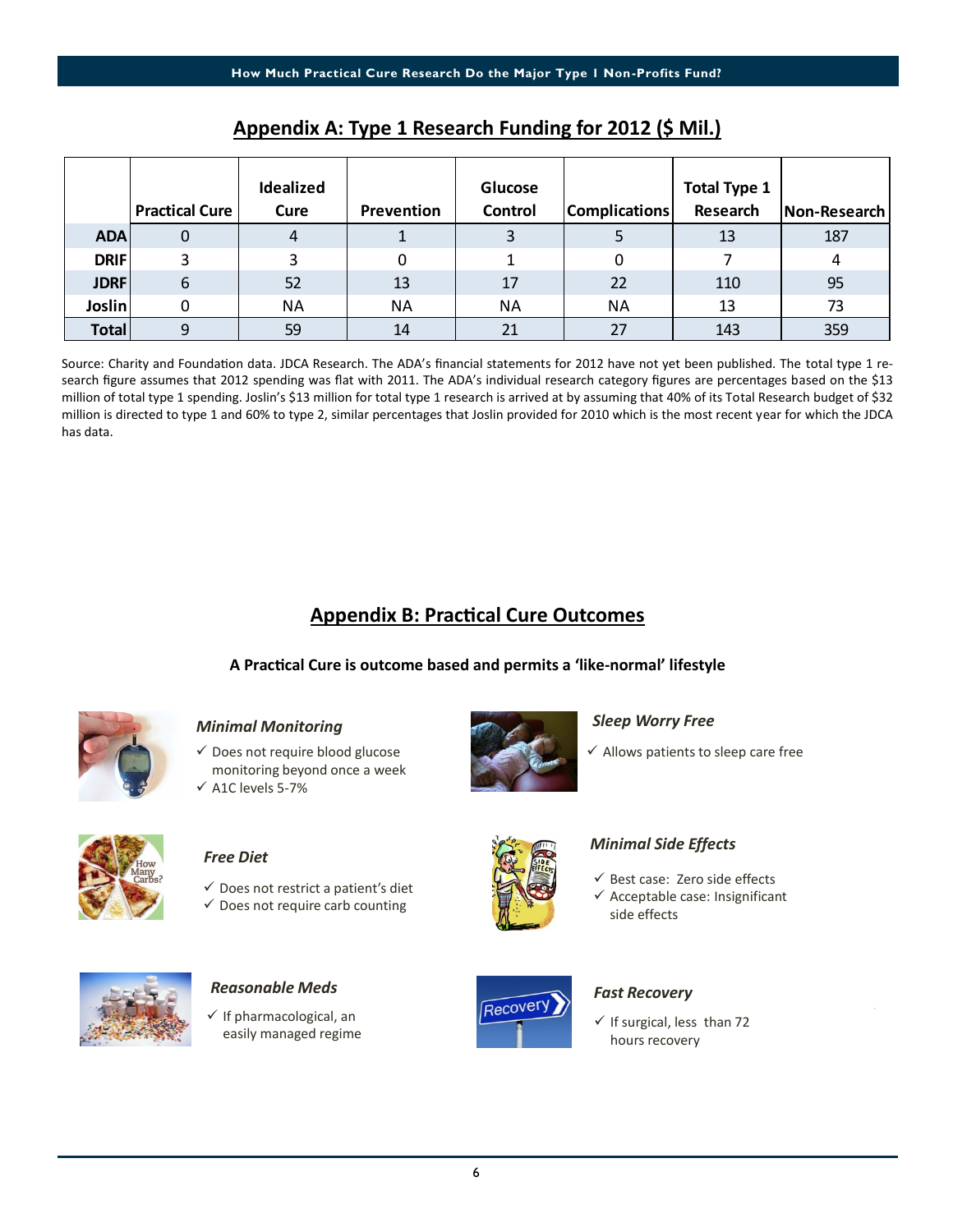### **Appendix C: Idealized Cure Research**

The following is a more detailed description of the Idealized Cure sub-categories. Joshua Levy, is an independent observer of the type 1 landscape. His contributions helped to determine the composition of these subcategories.

At a basic level, a cure for type 1 diabetes would provide a source of insulin that responds to changes in blood glucose in real time, and protect that source from attack by the immune system. Developing components of a cure in isolation significantly increases the amount of time required to put the pieces together. Therefore, any research project that did not ultimately endeavor to deliver all components of a Practical Cure by 2025 was classified as Idealized rather than Practical Cure research.

The first three sub-categories have to do with restoring insulin production in the body:

#### 1) **Cell supply**:

- beta cell reprogramming: changing one type of fully developed cell into an insulin-producing beta cell
- beta cell programming: making an undifferentiated stem cell become an insulin-producing beta cell
- donor cells: obtaining insulin-producing beta cells from an exogenous source
- 2) **Beta cell growth**: expanding the mass or insulin-producing ability of beta cells

The next two sub-categories have to do with keeping the insulin-producing cells safe from immune system attack in one of two ways:

3) Immune modification: altering the immune system by halting the immune response that kills beta cells, or by teaching the immune system not to attack in the first place

4) **Immune protection**: hiding the beta cells from the immune system attack

Additional subcategories of Idealized Cure research include:

5) **Basic and Exploratory**: investigating essential aspects of how diabetes works, its causes and progression

6) **Research Tools and Techniques**: developing material to be used in experiments (e.g. geneƟcally modified mice) or equipment with which to conduct experiments (e.g. imaging systems to measure beta cell mass) 7) **Orphaned** projects are not Practical Cure projects by themselves. If they were combined with other potential Practical Cure projects then together that research could be categorized as Practical Cure research. Islet transplantation is the area of research that most often contains these "orphaned" projects.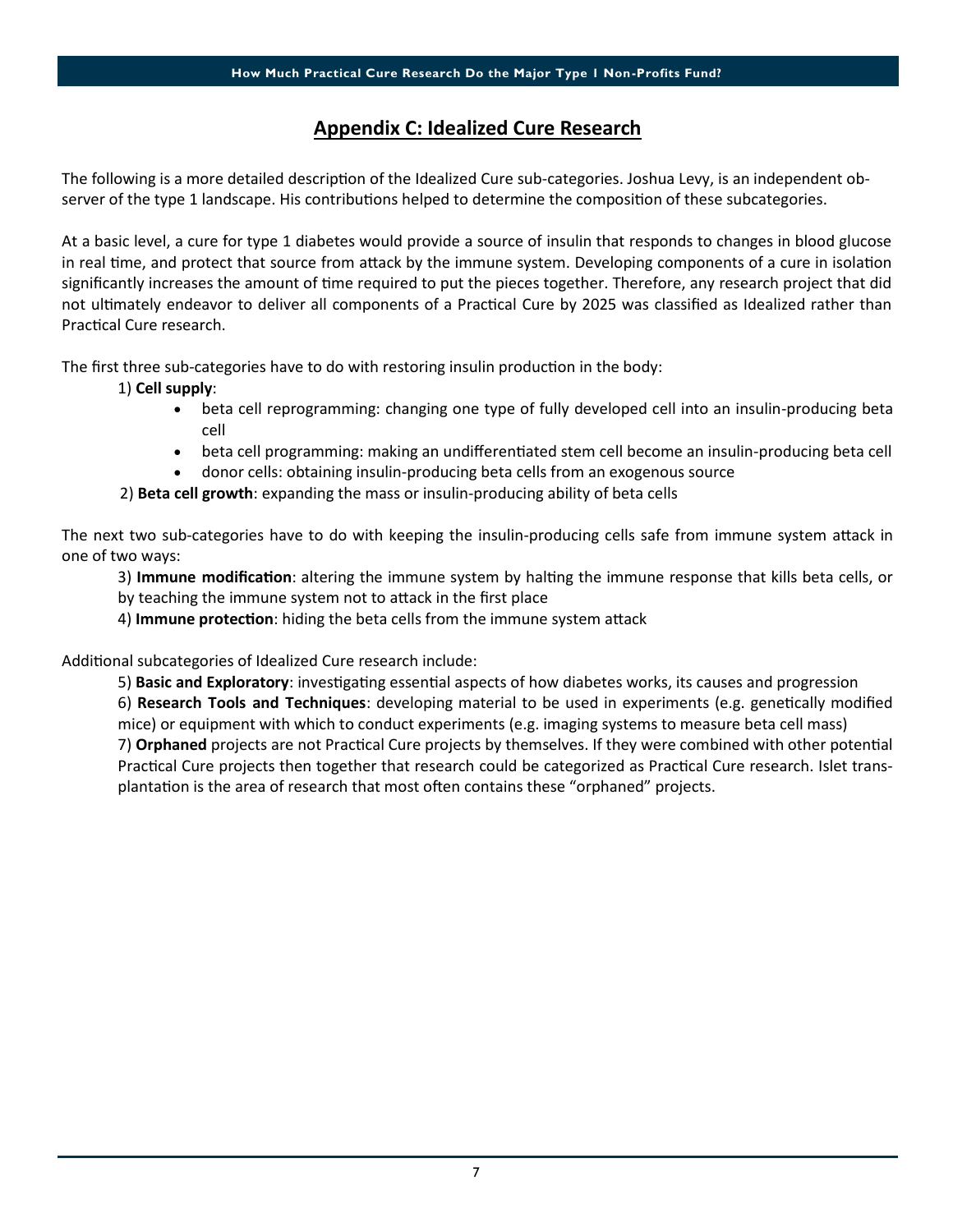

#### **Appendix D: Breakdown of Type 1 Research**